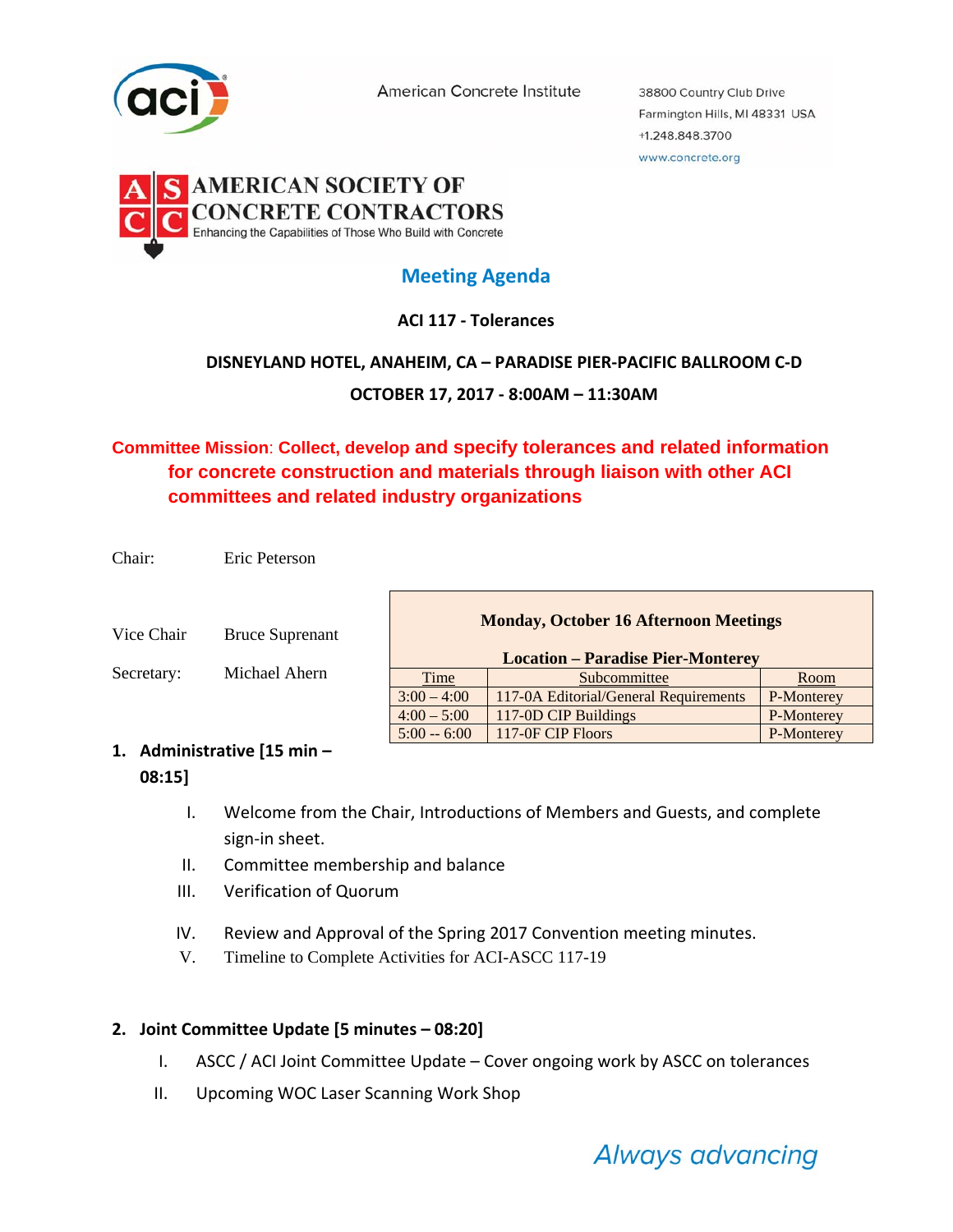#### **3. 117 Revision – General Items [15 minutes – 08:35]**

- I. Note email withdrawal of negative votes for Web Ballot 7241 and record in minutes
- II. Vote to disband Subcommittee G and merge slip‐formed concrete structures into Section 4
- III. Vote to disband Subcommittee H Canal Linings
- IV. Vote to disband Subcommittee J Chimneys and Cooling Towers

#### **4. Task Group Reports [2:45 – 11:20]**

- I. Subcommittee A Editorial / General Requirements Bruce Suprenant (20 min. 08:55)
	- a. Monday Meeting Notes to Specifiers and Foreward to Checklists
	- b. Elimination of Introduction
	- c. Definitions sources and differences between CT, ITG‐7 and 117, …
	- d. General Requirements Who Tests, Sampling/Measurement Submittal, Measurement Error, Acceptance/Rejection of Tolerances ACI 301
	- e. Mandatory and Optional Checklists
	- f. Two‐column approach to formatting draft document
- II. Subcommittee B Materials Dennis Hunter (10 min. 09:05)
	- a. Bending Tolerances CRSI to complete by November
	- b. Differences in Break Point Discrimination Between Rebar and Pre‐stressed Concrete Placing Tolerances
	- c. Placement Tolerances
	- d. Reformatting
- III. Subcommittee C Foundations Peter Ruttura (10 min. 09:15)
	- a. Auger‐Cast and Micropiles Pile Cap Drawing
	- b. Committee 336 Coordination
	- c. Ballot Ready
- IV. Subcommittee D Buildings Michael Ahern  $(20 \text{ min.} 09:35)$ 
	- a. Tolerance Referencing
	- b. Depression Tolerances
	- c. Curb Types and Tolerances
	- d. Straw Pole
- V. Subcommittee E ‐ Precast David Peterson (15 min. 09:50)
	- a. Merging with 117 What needs to be done?
	- b. Review of Definitions in ITG which Conflict with 117